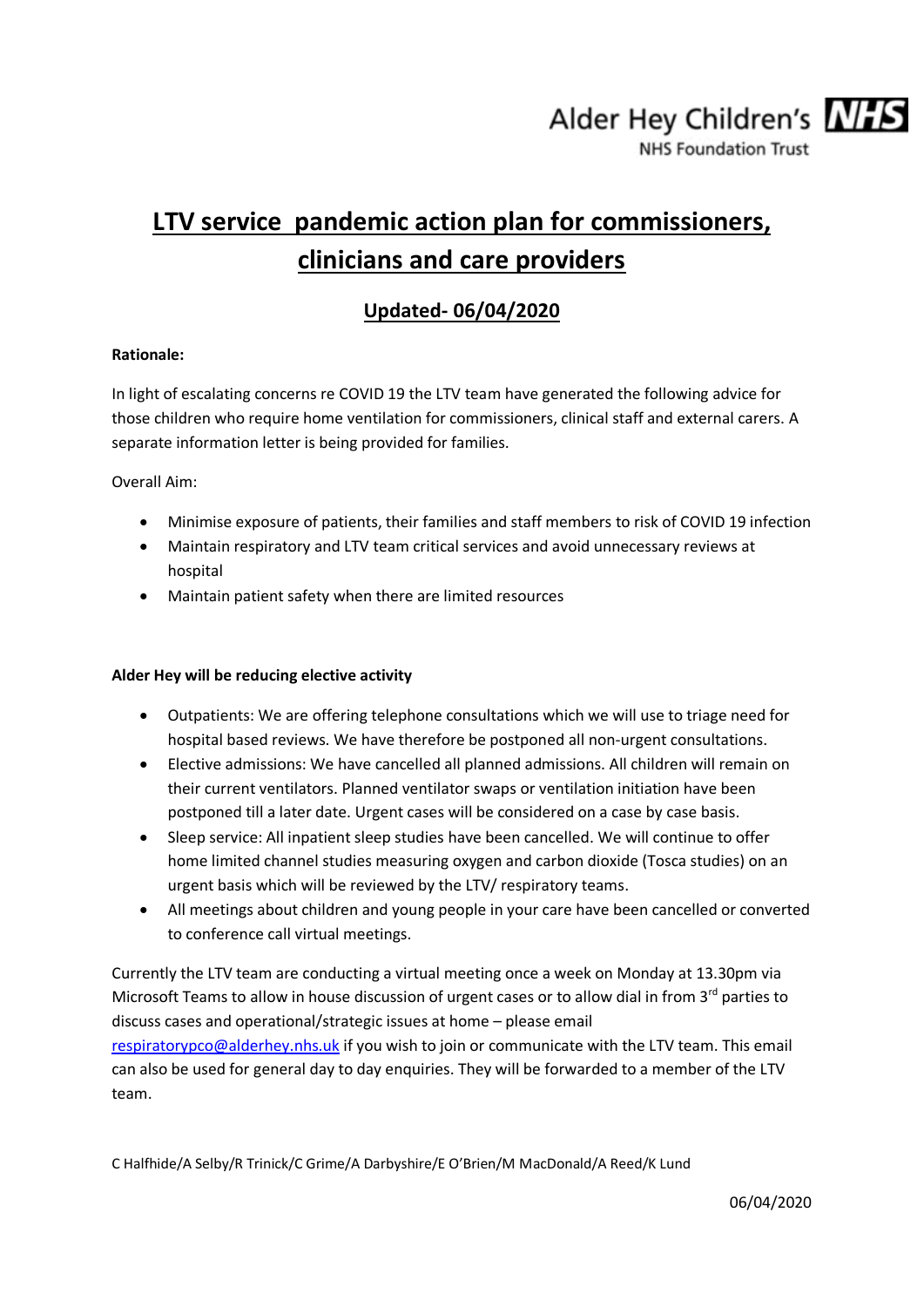#### **Supporting children at home**

Although children are believed to be at a lower risk than older patients, we do not fully know the risk to those who require long term respiratory support or those caring for them. Following Public Health England (PHE) advice, we define any child who is invasively ventilated (via a tracheostomy) or on non-invasive ventilation (NIV) for life support (ie cannot survive without ventilation for more than 24 hours) as beingin the "**extremely vulnerable group"** who need to 'shield and protect'. However, there may also be some children who do not require this level of ventilation but who will be in the **extremely vulnerable group** based on their other medical problems. In addition there may be reasons why it may not be possible to fully "shield and protect" a child who falls into the extremely vulnerable group. This will be assessed on an individual basis. If more advice is needed, please contact our respiratory pathway coordinator on 0151 252 5777 or [respiratorypco@alderhey.nhs.uk.](mailto:respiratorypco@alderhey.nhs.uk)

Any child or young person who is on either form of ventilation (tracheostomy or NIV) at home will generate aerosols therefore carers in the home setting need to follow the PHE advice on personal protective equipment (PPE) for aerosol generating procedures at all times. **Alder Hey Children's Hospital cannot be and is not responsible for providing training or suppling PPE to the employees of individual care teams. This is responsibility falls to the care provider companies.** For parents or family members, we appreciate it is not possible to wear full PPE, but we do recommend that a child's carers wear the appropriate level of protection when in your home.

We are asking all community teams to be aware of what consumables they have centrally and what each family has, in case a period of self-isolation is needed. This includes backup ventilators for those families who only have one and are considered life-supported. We ask that you avoid overstocking families and consider how to best utilise resources if supplies run low. Once items are in the family's home, they cannot be used elsewhere especially in the case of potential COVID-19 infections. Currently it is not possible to stockpile oxygen and BOC will only replace empty cylinders with full.

We appreciate that self-isolating may place additional strain on our families. We advise the following:

- o Keep in close contact with your families by phone.
- o Contact local social services teams to enquire about help families with increase utility bills/ extra costs etc.
- $\circ$  If a child is known to a local hospice, make contact with them and explore the possibility of respite care. We will highlight our most vulnerable children and families to the hospices that support our children. Unfortunately Alder Hey Hospital is unlikely to be able to offer emergency respite if your child is well.
- $\circ$  The LTV team has developed videos to help support the training of additional carers/ family members in how to use the A30/A40 and trilogy ventilators:
	- <https://alderhey.nhs.uk/user-guides>
- o We are asking that you advise our families NOT to contact Alder Hey for advice if your child is well as we are having an increasing number of phone calls and want to prioritise our time to those who have clinical concerns.

C Halfhide/A Selby/R Trinick/C Grime/A Darbyshire/E O'Brien/M MacDonald/A Reed/K Lund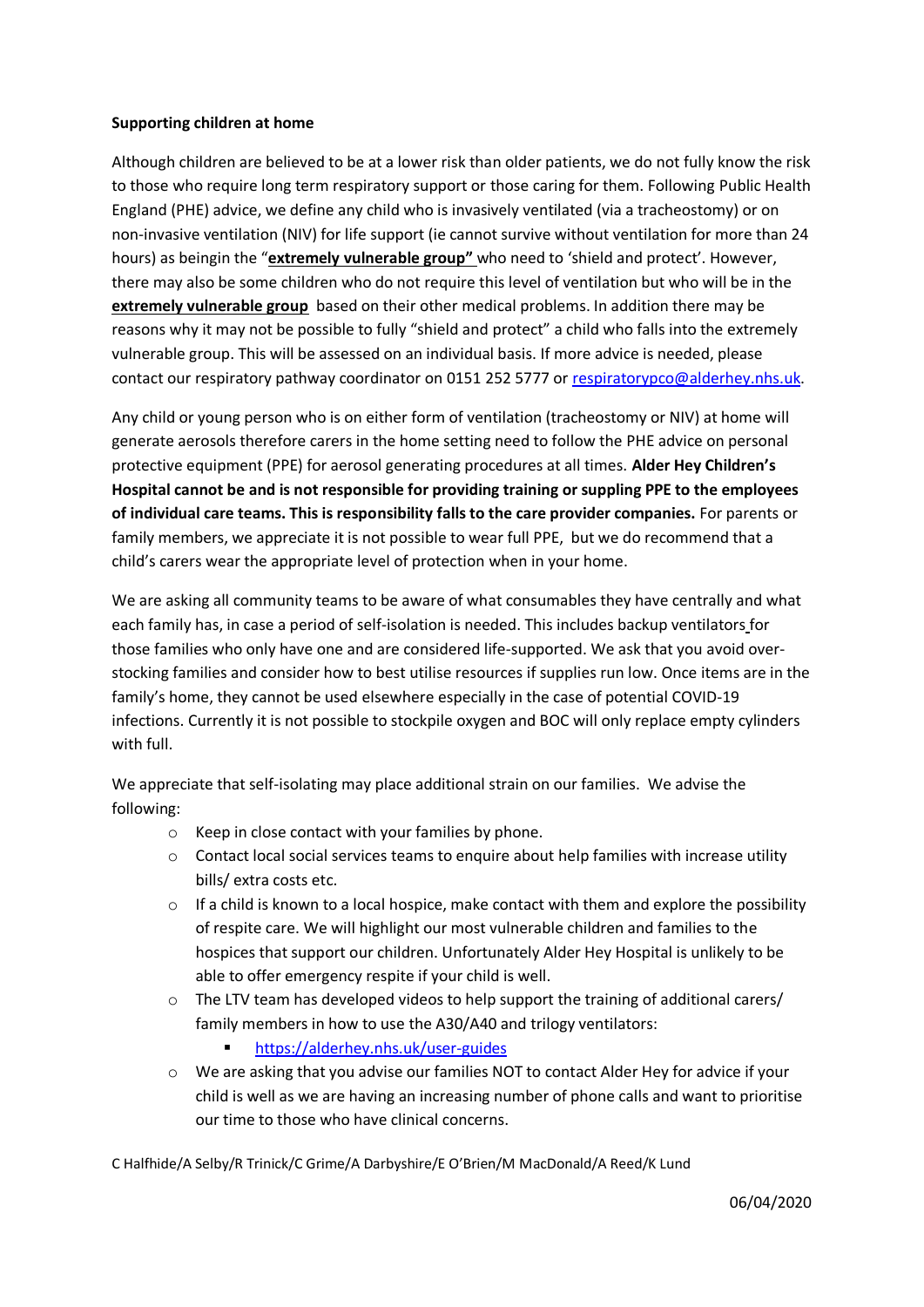Further advice can be found on PHE or NHS websites. If a child or young person becomes unwell, families should follow normal pathways and procedures to seek advice and attend emergency departments if necessary, despite the current outbreak.

The typical symptoms of COVID-19 which require self-isolation are:

- Temperature>37.8
- New continuous cough

Cough may not occur in some children, particularly with a neuromuscular condition, however changes in oxygen saturation and hypoxia may be a feature. Likewise changes in secretions may also occur. There may also be myalgia (aches and pains).

If families need advice then please ask them in hours (09:00 to 17:00) to call the Respiratory Pathway Co-Ordinator on 0151 252 5777 or email [respiratorypco@alderhey.nhs.uk](mailto:respiratorypco@alderhey.nhs.uk) who will direct them to a member of the LTV team. Out of hours, calls should be made to the Alder Hey switchboard and put through to the  $2^{nd}$  on-call paediatric registrar.

We do not want to miss other causes of infection, particularly in those children who have central access but also do not want to have children presenting to emergency departments unnecessarily. If needed, we will advise families how to unlock the ventilators and change their prescriptions remotely. **No ventilator changes should be made in the community without speaking to a member of the LTV team unless previously established as part of a care plan**. Not all patients will need to be reviewed and may be advised to self-isolate but they should have clinically input from the LTV team.

### **Escalation response**

If the crisis continues resulting in a large number of carers becoming unwell then a significant number of LTV packages will become unsustainable with current resources.

### **As a team we would recommend:**

- Urgent upskilling and training of all family members/friends who are willing to provide care utilising the Alder Hey training videos (see above). We accept that this level of training may not be to our usual standard. Where carers have incomplete training ie. tracheostomy trained but not ventilator trained, utilise skill sets appropriately.
- Consideration with each family as to whether a redistribution of carer cover to more labour intensive times ie. day vs night would be possible, minimising the number of carers exposed to patients and families.
- Encourage families to protect carers and maintain the packages:
	- $\circ$  Parent taking the lead of all routine tracheostomy changes or tracheostomy tape change with carers leaving the room while they are performed.
	- o Parents taking the lead for routine suction were possible with carers leaving the room while it is performed.
- For some families in extreme situations when packages have collapsed and parents are providing all care, to avoid exhaustion a parent can be asleep in the same room next to the child or young person overnight with the alarms on the ventilator and oxygen saturation

C Halfhide/A Selby/R Trinick/C Grime/A Darbyshire/E O'Brien/M MacDonald/A Reed/K Lund